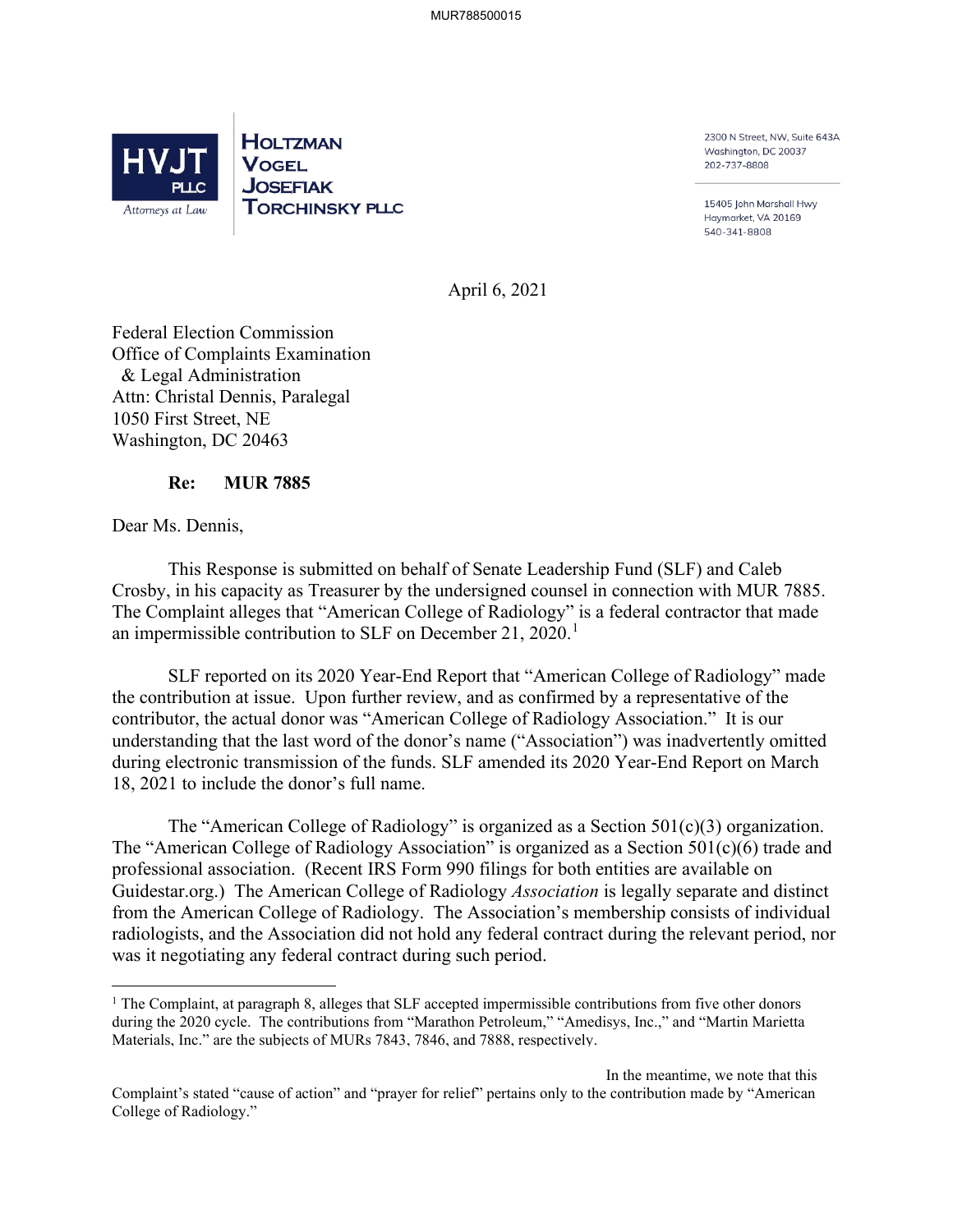As noted in the Complaint, SLF's online donation page requires affirmation that the contributor is *not* a federal government contractor. Complaint at ¶ 4. In addition, the written information that SLF provides to its prospective supporters and the contribution form that contributors fill out and return to SLF collectively include three separate notices that contributions from federal government contractors are prohibited. *See* Attachment A (notices highlighted).

SLF did not solicit any contribution from any federal contractor and the contribution at issue in this matter was made by an entity that does *not* hold any federal contracts. Accordingly, the Commission should dismiss the Complaint and close the file.

Sincerely,

 Thomas J. Josefiak Michael Bayes Counsel to Senate Leadership Fund

Attachment